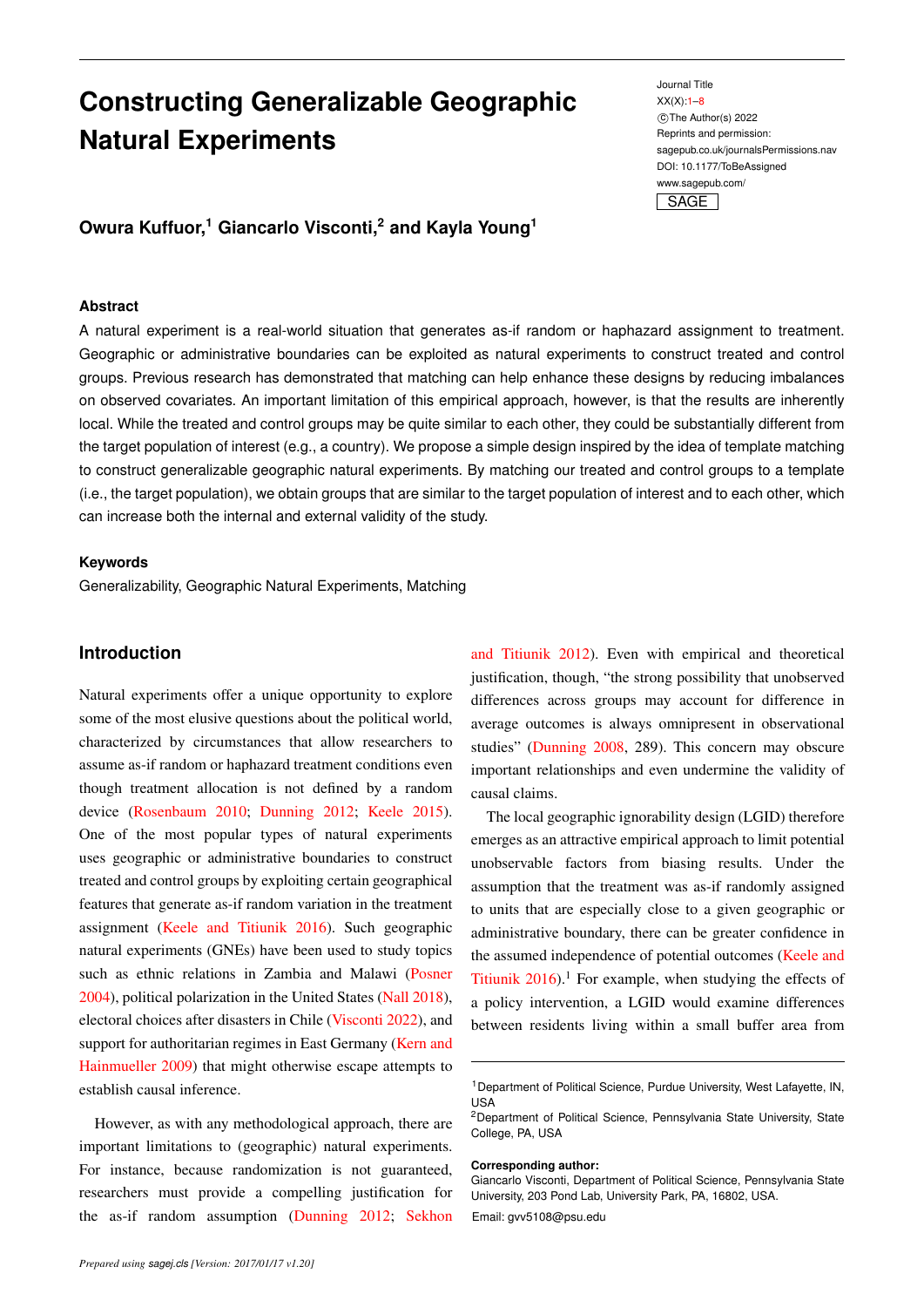the border. Presumably, these residents would be more similar to each other than to those living far away from the administrative boundary. The LGID approach, however, might still require adjustment for pretreatment covariates. One solution to this problem is to enhance geographic designs by using matching as a flexible form of statistical adjustment [\(Keele et al.](#page-6-10) [2015\)](#page-6-10).<sup>2</sup>

While the latter is an undoubtedly powerful research design, it is also accompanied by an important limitationits inherent locality. Although matched treated and control groups may, in fact, be quite similar to each other, they could also be markedly distinct from a larger population of interest (e.g., a city or state). Given an unrepresentative sample, "the estimate of a causal effect may fail to characterize how effects operate in the population of interest" [\(Aronow](#page-5-1) [and Samii](#page-5-1) [2016,](#page-5-1) 250). Such external validity concerns are often of particular interest for political scientists [\(McDermott](#page-6-11) [2002\)](#page-6-11), as it may be difficult to determine whether any causal effects identified must be restricted to only areas within the narrowly defined boundary or if they can be generalized across cases to answer fundamental questions about broader political phenomena.

We present an approach that addresses this problem, inspired by the idea of template matching [\(Silber et al.](#page-6-12) [2014\)](#page-6-12) as well as by recent advances in optimal matching and the construction of representative matched samples [\(Visconti](#page-7-0) [and Zubizarreta](#page-7-0) [2018;](#page-7-0) [Bennett et al.](#page-6-13) [2019\)](#page-6-13). Using a target population as a template to implement the matching, such as a city, state, or country, matched treated and control groups will not only be similar to each other but also similar to the population of interest. This can increase the generalizability of causal evidence from GNEs, providing a kind of external validity check. By implementing this method, researchers would not have to only rely on collecting multiple studies conducted in diverse contexts to learn about the generalizability of an effect since template matching reveals the hidden studies that resemble other populations within the original study. We see this strategy as a second step to be implemented after the main analysis to explore whether results are consistent across samples that look like the populations of interest. In the following sections we describe the assumptions and the methodology for this approach and provide an empirical illustration.

# **Notation and Assumptions**

When using a sample to draw causal inference, the evidence can be generalized to a target population only when that sample was randomly selected from the target population of interest. In the case of geographic natural experiments, the sample (e.g., the buffer from either side of the administrative boundary) is not constructed by randomly selecting people from the target population (e.g., the city). As a consequence, generalizability efforts must rely on an observational data analysis assumption [\(Stuart et al.](#page-6-14) [2018\)](#page-6-14).

In randomized experiments, the most common quantity of interest is the average treatment effect (ATE). Let  $Y_i(1)$ denote the potential outcome if subject  $i$  were treated and  $Y_i(0)$  if subject i were not treated. The average treatment effect or ATE =  $E(Y_i(1)) - E(Y_i(0))$ . In observational studies, the estimand of interest is usually the average treatment effect on the treated (ATT), which can be expressed as:  $ATT = E(Y_i(1)|T_i = 1) - E(Y_i(0)|T_i = 1)$ . The counterfactual control units are not observed. As a result, it is necessary to construct a control group by using two assumptions: conditional independence and common support [\(Hidalgo and Sekhon](#page-6-15) [2011\)](#page-6-15).

In this paper, we instead focus on a different estimand: the target average treatment effect on the treated (TATT), which will inform us about how the treatment effects operate on the target population of interest. In a sample of  $n$  units, TATT = =  $\frac{1}{n} \sum_{i=1}^{n} (E(Y_i(1)|T_i = 1) - E(Y_i(0)|T_i = 1)).$  In this case, the sample of  $n$  units needs to resemble the target population of interest.

We propose a design based on template matching to extend beyond the local effects estimated when using local geographic ignorability designs and to recover the target average treatment effect on the treated (TATT). Template matching was developed by [Silber et al.](#page-6-12) [\(2014\)](#page-6-12) to make standardized comparisons based on observed characteristics. Their study randomly selected 300 patients (i.e., the template) and used them to match 300 patients at 217 hospitals, constructing a sample that resembled the template used to implement the multivariate matching.

Two assumptions are needed to claim that the matched sample resembles the population of interest and to provide causal evidence after adjusting on observables. The first, the *ignorability of sample selection*, states that after adjusting for the relevant observed covariates, treatment effects are the same in the matched sample and the target population [\(Vis](#page-7-0)[conti and Zubizarreta](#page-7-0) [2018;](#page-7-0) [Stuart et al.](#page-6-14) [2018\)](#page-6-14). Specifically, the target average treatment effect on the treated (TATT) and the population (of interest) average treatment effect on the treated (PATT) need to be equivalent. In that case, we expect that  $\frac{1}{n} \sum_{i=1}^{n} (E(Y_i(1)|T_i = 1) - E(Y_i(0)|T_i = 1)) =$  $E(Y_i(1)|T_i = 1) - E(Y_i(0)|T_i = 1)$ . Second, the *conditional geographic ignorability in local neighborhood assumption*, holds that within a neighborhood the potential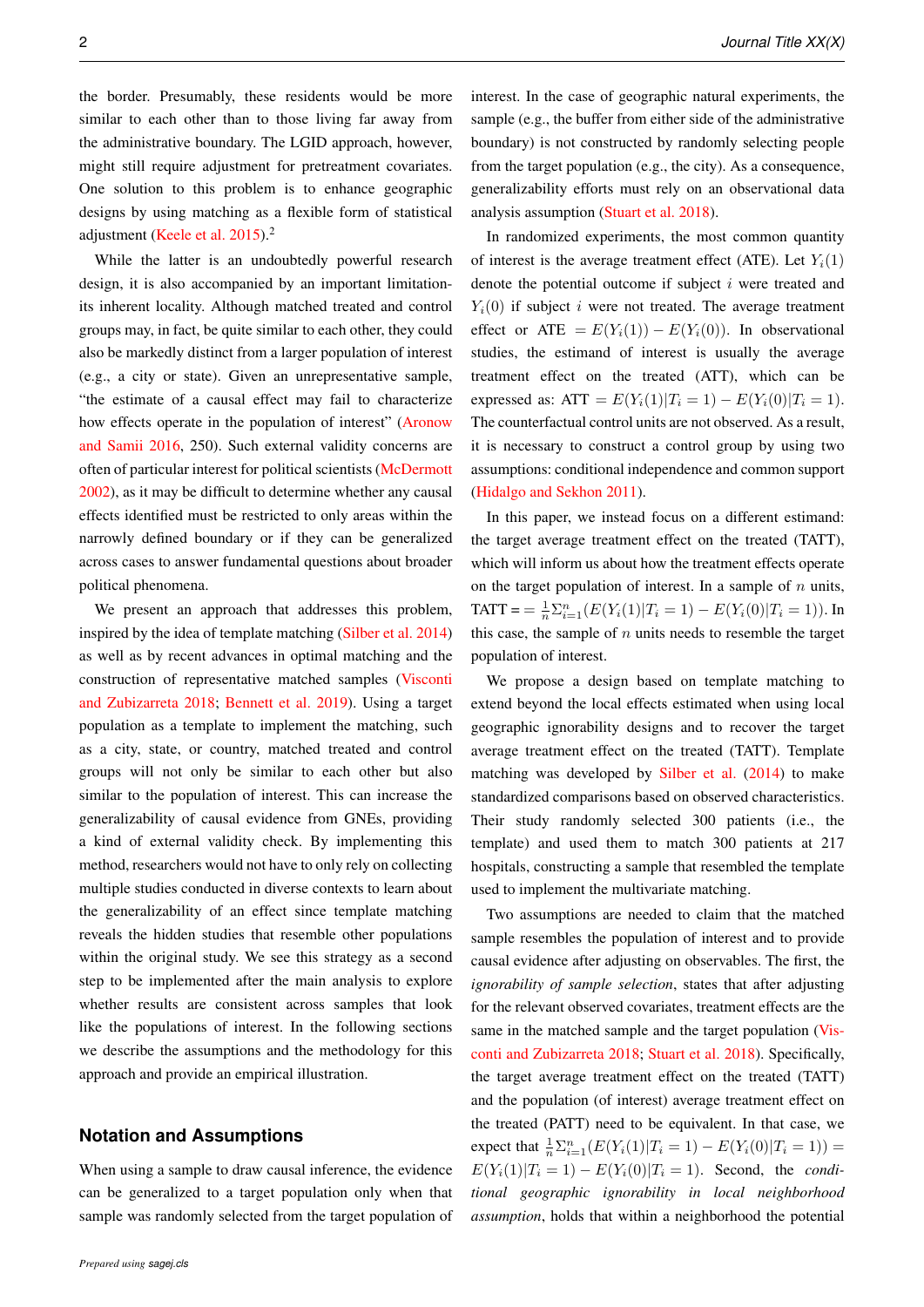outcomes are independent of treatment assignment conditional on observed covariates [\(Keele et al.](#page-6-10) [2015\)](#page-6-10). In this case, every unit *i* has a score defined  $S_j = (S_{j1}, S_{j2})$  that refers to the geographic location of the subject, which will be used to compute the distance to any point  $(b_1, b_2)$  located on the boundary. A collection of points within a small geographic neighborhood is defined as  $N(b_1, b_2)$ . The set of covariates used to obtain covariate balance is defined as  $X_i$ . Therefore, for each point  $(b_1, b_2)$  located on the boundary, we can find a neighborhood  $N(b_1, b_2)$  where  $(Y_i(1), Y_i(0)) \perp \!\!\! \perp T_i | X_i$  for all subjects i with score  $(S_{j1}, S_{j2})$  in  $N(b_1, b_2)$ .

A key question is how to define what is the appropriate template or target population. Recent research has advocated for a stronger connection between theory and causal identification. Scholars point to the advantages of theorydriven endeavors, which can help to better recognize undefined potential outcomes [\(Slough](#page-6-16) [2022\)](#page-6-16), to improve covariate balance [\(Resa and Zubizarreta](#page-6-17) [2016\)](#page-6-17), and to generalize a causal effect to other contexts [\(Gailmard et al.](#page-6-18) [2021\)](#page-6-18). While the nature of causal identification strategies may require a narrow focus, the theories researchers wish to test may be far more extensive. When constructing a generalizable geographic natural experiment, we argue that researchers should ask not only what identification strategy is best to recover causal effects, but also what template or population they wish to mimic that would best test their broader theory.

For example, [Posner](#page-6-4) [\(2004\)](#page-6-4) takes advantage of the border between Zambia and Malawi to study the political salience of a cultural cleavage. Chewa and Tumbuka people live on both sides of the border. While their cultural differences are identical on both sides of the border, their political differences are more salient in Malawi than Zambia. The rationale behind exploiting this distinction is that Chewas and Tumbukas are large groups relative to the country as a whole in Malawi and, therefore, can be used as a base for coalition-building. Meanwhile, in Zambia, Chewas and Tumbukas are small relative to the country as a whole, creating little incentive to rely on them for coalition-building.

As a result, [Posner](#page-6-4) [\(2004\)](#page-6-4)'s theory directly connects with a population of interest (i.e., the entire Chewa and Tumbuka people in Malawi and Zambia) rather than just four villages along the border used in the study. If people from these villages have different distributions of observed characteristics than in the entire country, $3$  using a traditional geographical experiment might generate estimates that do not speak to the theory. Thus, we would advocate implementing a generalizable geographic natural experiment

*Prepared using sagej.cls*

to improve the connection between theory and causal identification.

The utility of using template matching is also evidenced in more recent implementations of geographic natural experiments. [Keele and Titiunik](#page-6-19) [\(2018\)](#page-6-19) aim to uncover the effects of all-mail voting on turnout. To do so, they rely on data from two counties, one that used only in-person voting and one that used all-mail voting. While the resulting estimates can tell us about turnout effects at a local scale, they may not be able to extend to the true populations of interest, Colorado, and even the United States as a whole. Employing template matching in this case would provide a kind of external validity check on how well the theory underlying the paper connects with the analysis and results of the causal identification strategy.

It is important to note that we do not equate external validity and representativeness. Our goal is to show that a treatment effect can be generalized across different populations of interest (i.e., external validity). We use template matching to construct representative matched samples that are similar to the population of interest (i.e., representativeness). Using template matching to build representative matched samples can improve the limited external validity of studies that have an especially local nature, often a result of researchers' efforts to reduce heterogeneity and decrease sensitivity to hidden biases [\(Rosenbaum](#page-6-20) [2005\)](#page-6-20). In observational studies, reducing heterogeneity often means decreasing the sample size to improve comparability between units [\(Keele](#page-6-2) [2015\)](#page-6-2). Therefore, we could end up with a treated and control group that allows us to make credible inferences but that might be substantially different from the target population.

## **Method**

To implement template matching, we use mean balance constraints, with the goal of reducing the standardized differences or difference-in-means in standard deviation units between the treated and control groups. Though stricter balance constraints, such as fine balance, can also be used.<sup>4</sup> In this case, we use matching to restrict the standardized differences (i) between the treated group and our target population and (ii) between the control group and our target population to be no larger than 0.05 pooled standard deviations. This ensures that the standard deviations between the matched treated and control groups cannot be larger than 0.1: a traditional threshold used in the literature to demonstrate covariate balance (see [Zubizarreta](#page-7-1) [\(2012\)](#page-7-1) and [Pimentel et al.](#page-6-21) [\(2015\)](#page-6-21) for examples).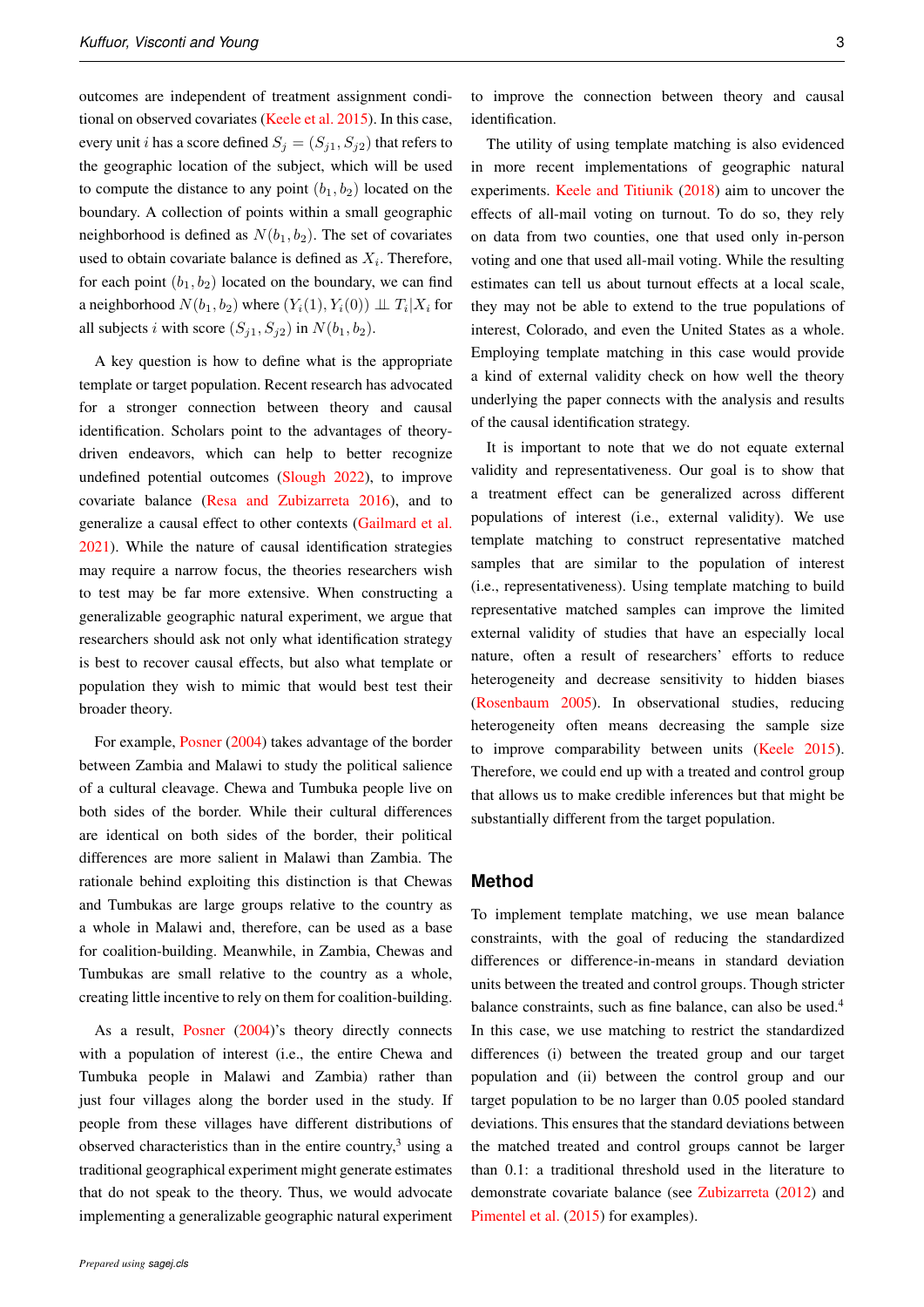To generate covariate balance, we use cardinality matching, which allows for different types of balance, such as aggregate balance of low-dimensional joint distributions, marginal distributions, and moments such as the means, among other forms [\(Visconti and Zubizarreta](#page-7-0) [2018\)](#page-7-0). Even though we recommend cardinality matching because it maximizes the size of the matched sample based on flexible constraints on covariate balance, we acknowledge that template matching can also be implemented using other matching techniques such as genetic matching [\(Diamond](#page-6-22) [and Sekhon](#page-6-22) [2013\)](#page-6-22) or matching frontier [\(King et al.](#page-6-23) [2017\)](#page-6-23), or by using weighting approaches such as entropy balance [\(Hainmueller](#page-6-24) [2012\)](#page-6-24) or minimal weights [\(Wang and](#page-7-2) [Zubizarreta](#page-7-2) [2020\)](#page-7-2).

As an illustration of the structure of the design, the first panel of Figure [1](#page-3-0) depicts a state that contains a group of hypothetical people living to the east and another group to the west of a geographic boundary within the city of Chicago. If we are interested in covariate  $x$ , the average for the treatment group is 7.2, which is quite different from an average of 6.3 in the control group. Following [Keele et al.](#page-6-10) [\(2015\)](#page-6-10)'s approach, some adjustment for the covariate  $x$  may then be necessary.

The second panel uses a regular matching approach to decrease imbalances in the observed covariate  $x$ . Even though the standardized differences between the matched treatment and control groups are balanced in terms of covariate  $x$ , they vary considerably from the state average of 5.1 for that same observed characteristic. Therefore, while we may be able to make a credible claim about a relationship between the matched treated and control groups at the boundary, we nonetheless cannot make more generalizable inferences beyond the border and, certainly, not about the state in its entirety. This reduces the external validity of our hypothetical study.

We further illustrate our approach, using Illinois as a template, in the third panel. We choose how the standardized differences between the treated group and the state should be restricted, making them no larger than 0.05 pooled standard deviation units—the same for the difference between the control and the state. Therefore, by construction, the treatment and control groups cannot have imbalances greater than 0.1 pooled standard deviation units.

<span id="page-3-0"></span>

**<sup>(</sup>c)** Template Matching

**Figure 1.** Different types of matching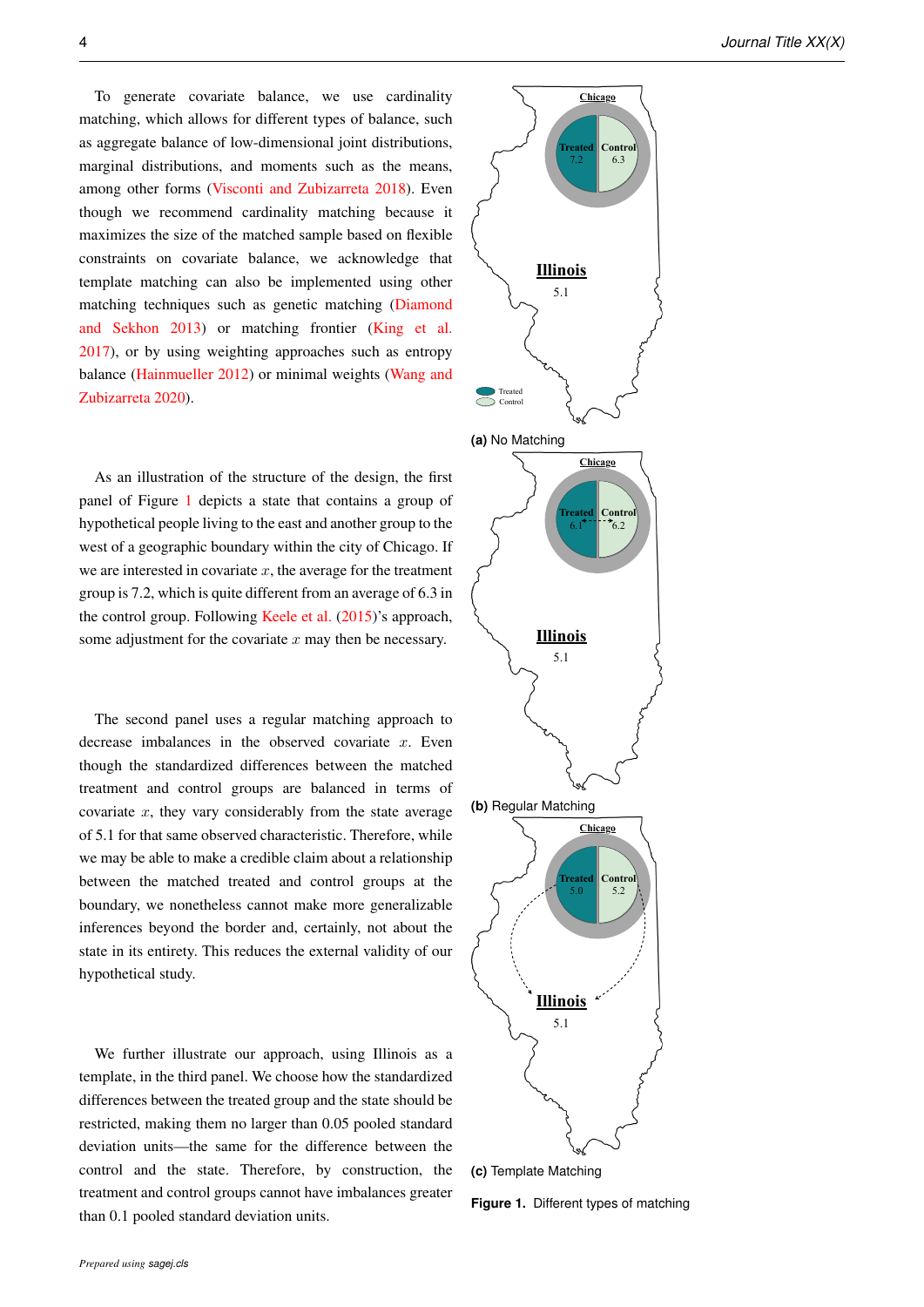<span id="page-4-0"></span>**Table 1.** Before matching

| Covariates     | Treated      | Control      |
|----------------|--------------|--------------|
| Housing prices | \$157,823.10 | \$151,354.50 |
| Turnout 2004   | 0.81         | 0.80         |
| Turnout 2006   | 0.59         | 0.57         |
| Male           | 0.45         | 0.48         |
| Age            | 40.67        | 40.41        |
| Observations   | 73052        | 15965        |

As we have seen, template matching provides a flexible approach for making multiple estimations based on the target population of interest. The standard matching approach, in contrast, achieves balance between the matched treated and control groups, but cannot necessarily be used to make inferences outside of a given administrative or geographic boundary.

# **Example**

We provide a more concrete illustration of our approach by extending [Keele et al.](#page-6-10) [\(2015\)](#page-6-10)'s study on the role of ballot initiatives in voter turnout. The authors draw on a natural experiment in the city of Milwaukee, Wisconsin, wherein a ballot initiative was established in 2008 but not implemented in the seventeen surrounding areas. This draws on a local geographic ignorability design, where units "within a narrow band around the border are assumed to be good counterfactuals for each other" [\(Keele and Titiunik](#page-6-3) [2016,](#page-6-3) 3), and offers a unique opportunity to understand whether such initiatives do, in fact, foster greater political participation. [Keele et al.](#page-6-10) [\(2015\)](#page-6-10) do not find enough evidence to claim that the ballot initiative has increased turnout.

Table [1](#page-4-0) reports the averages for the treated and control groups within a 1000 meter buffer of either side of the boundary. To compare the treatment group (i.e., residents with the ballot initiative) to the control group in their original study, [Keele et al.](#page-6-10) [\(2015\)](#page-6-10) balance on observable characteristics: age, gender, voting history, and housing values (see appendix A for details).<sup>5</sup> While the unmatched treated and control groups are very similar to each other for four out of five covariates, the difference for housing prices is greater than 0.1 standard deviations. We use cardinality matching, which finds the largest matched sample that achieves the covariate balance requirements imposed by the researchers [\(Zubizarreta et al.](#page-7-3) [2014\)](#page-7-3), to reduce imbalances. In this case, standardized differences cannot be larger than 1/10th standard deviations. Table [2](#page-5-2) summarizes the results after matching and also compares the new means with the means for the city, state, and country (see appendix B for all of the standardized differences before and after matching).

As expected, matching generates balance for all of the covariates. This provides a compelling way to improve causal inferences by combining a natural experiment based on geography and matching to improve covariate balance. However, the results might be highly local and not necessarily reflect the effects of initiatives on voter turnout for an average American citizen or even a typical resident of Milwaukee, Wisconsin. In fact, considering the averages for the city, state, and country shown in Table [2,](#page-5-2) the matched treated and control groups do not look, on average, very similar to these potential populations of interest.

To address this concern, in this paper we combine a geographic natural experiment with template matching. Template matching is critical for achieving covariate balance not only between the treated and control groups but also with a given a target population. We use as a template the city (Milwaukee), the state (Wisconsin), and the country (United States) to match with the treated and control groups (see appendix C for more information on the city-, state-, and country-level characteristics we use).

We report results using the state as the template for the matching in table  $3$  (see appendix D for the results using Milwaukee and the United States as templates). This demonstrates that the matched treated and control groups are not just similar to each other, but also similar to Wisconsin. Finally, in appendix E we provide an illustration about how to implement a generalizable geographic natural experiment using cardinality matching in *R*.

We use a permutational t-test in matched pairs with an embedded sensitivity analysis [\(Rosenbaum](#page-6-25)  $2015$ ).<sup>6</sup> The parameter  $\Gamma$  represents the odds of differential assignment to the treatment due to an unobserved factor u.  $\Gamma = 1$  means that two subjects in a matched pair have the same probability of getting the treatment (i.e., there are no hidden biases).  $\Gamma = 1.1$  means that in a matched pair, one of the subjects is 1.1 more likely than the other to get the treatment because of an unmeasured covariate  $u$ . We provide the point estimates (when  $\Gamma = 1$ ) and the p-values for different values of  $\Gamma$ .

Table [4](#page-6-26) shows that results do not stand to a  $\Gamma = 1.2$  for any of the studies. These findings illustrate that there is not enough evidence to claim that ballot initiatives can increase participation since the conclusions are sensitive to small biases and the point estimate changed direction in one of the studies. Since we understand external validity as being able to hold the conclusions of the study in other contexts or populations, the evidence when using template matching improves the external validity of the findings reported using regular matching. There is not strong evidence in any of the four analyses to claim that the ballot initiative has increased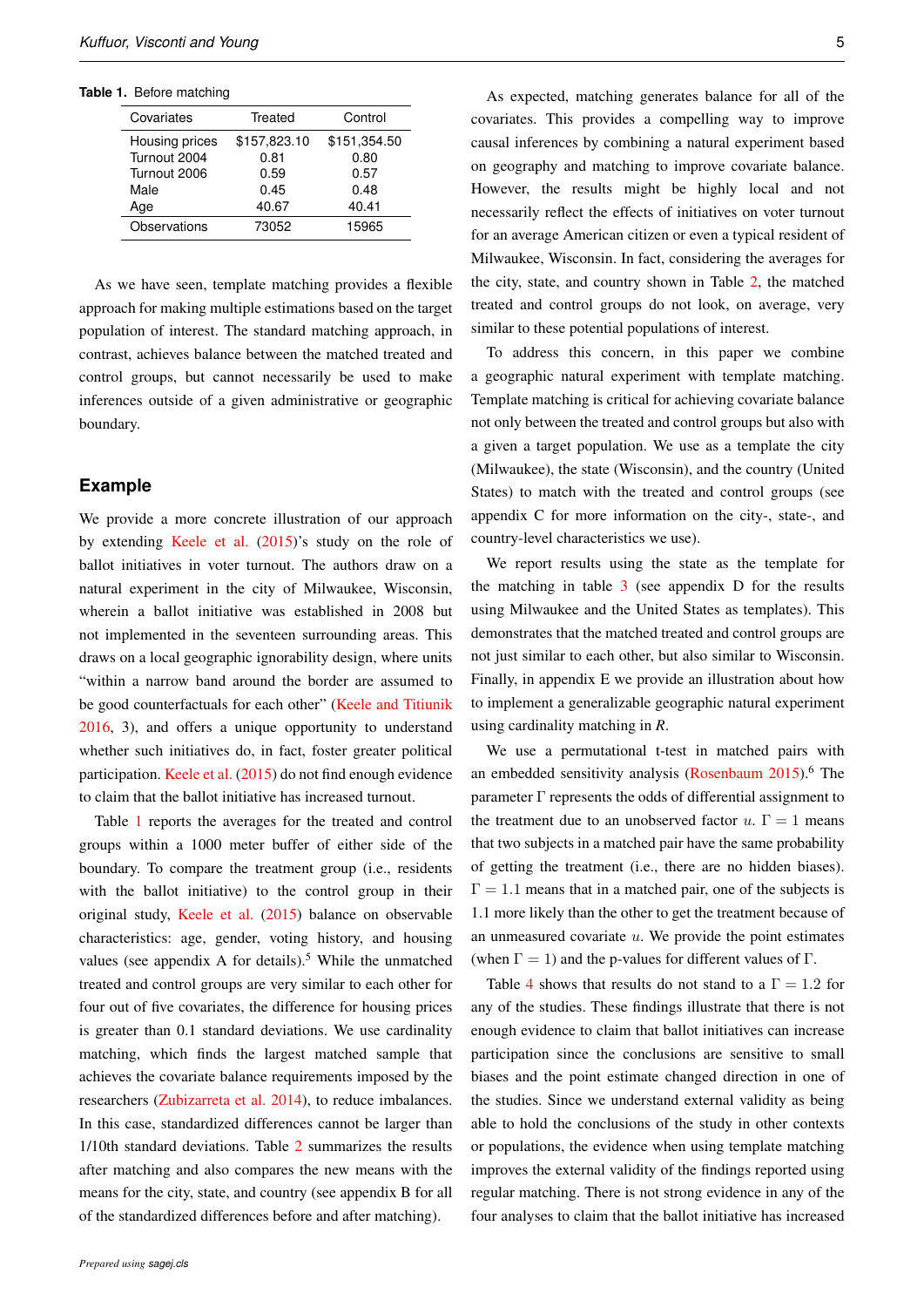### <span id="page-5-2"></span>**Table 2.** After regular matching

| Covariates     | Treated      | Control      | City      | State     | Country   |
|----------------|--------------|--------------|-----------|-----------|-----------|
| Housing prices | \$153,737.90 | \$151,354.50 | \$152,996 | \$162,407 | \$214,546 |
| Turnout 2004   | 0.78         | 0.80         | 0.70      | 0.73      | 0.64      |
| Turnout 2006   | 0.55         | 0.57         | 0.57      | 0.51      | 0.48      |
| Male           | 0.46         | 0.48         | 0.48      | 0.49      | 0.49      |
| Age            | 39.80        | 40.41        | 30        | 36        | 35.30     |
| Observations   | 15965        | 15965        |           |           |           |

<span id="page-5-3"></span>**Table 3.** After template matching

| Covariates     | Treated      | Control      | State     |
|----------------|--------------|--------------|-----------|
| Housing prices | \$160,108.40 | \$160,010.60 | \$162,407 |
| Turnout 2004   | 0.75         | 0.75         | 0.73      |
| Turnout 2006   | 0.53         | 0.53         | 0.51      |
| Male           | 0.47         | 0.48         | 0.49      |
| Age            | 36.87        | 36.86        | 36        |
| Observations   | 9924         | 9924         |           |

turnout, which provides extra support to [Keele et al.](#page-6-10) [\(2015\)](#page-6-10)'s main findings.

# **Conclusion**

Natural experiments can be powerful designs for exploring causal relationships that might otherwise be confined to correlations. Local geographic ignorability designs, for example, allow researchers to focus on differences between treatment and control groups that are in close proximity to one another [\(Keele and Titiunik](#page-6-3) [2016\)](#page-6-3), and recent methodological advances have blended designs based on geographic distance and covariate balance [\(Keele et al.](#page-6-10) [2015\)](#page-6-10). Although this approach has increased internal validity because the treatment has a justifiably as-if random or haphazard nature, it is highly local by design and may raise concerns about external validity. We therefore suggest a generalizable natural experiment approach, using template matching as a solution to ensure that the matched sample is similar to the population of interest. This combines both the strong internal validity of LGIDs with an external validity check to provide insight into how generalizable the results may be to other contexts. Additionally, we recommend that theory or previous knowledge is used to define the appropriate template or target population.

While we focus on LGID designs here, it is important to note that this approach could be extended to other designs such as more standard natural experiments that do not rely on buffer zones or can be implemented using other adjustment techniques such as weighting method to obtain covariate balance. We believe that the main implication of this design is to allow for credible inferences while characterizing how the results can operate in other populations of interest.

#### **Acknowledgements**

Authors are listed in alphabetical order. We thank Tom Leavitt, Jay McCann, Tara Slough, Logan Strother, Jose Zubizarreta, and ´ anonymous reviewers for valuable comments and suggestions. All errors are our own.

### **Declaration of conflicting interests**

The author(s) declared no potential conflicts of interest with respect to the research, authorship, and/or publication of this article.

# **Funding**

The author(s) received no financial support for the research, authorship, and/or publication of this article.

#### **Supplemental material**

Supplemental material for this article is available online.

#### **Notes**

- 1. An alternative design is a geographic regression discontinuity design (GRDD), which relies on a continuity assumption [\(Keele and Titiunik](#page-6-27) [2015\)](#page-6-27).
- 2. In appendix F, we provide examples of studies published using different types of natural experiments based on geography.
- 3. This is presented solely as an illustrative example and may not be the case in this circumstance.
- 4. Researchers may use stricter balance requirements when they expect a non-linear relationship between the covariate and the outcome (e.g., U-shaped), since constraining the mean in a case like that is not a meaningful decision [\(Resa and Zubizarreta](#page-6-17) [2016;](#page-6-17) [Visconti and Zubizarreta](#page-7-0) [2018\)](#page-7-0).
- 5. The main source of data is the Wisconsin voter file.
- 6. To address possible biases from unmeasured covariates, we recommend the use of a sensitivity analysis to assess how sensitive our findings are to the incorporation of hidden confounders that change the odds of treatment assignment.

#### <span id="page-5-0"></span>**References**

<span id="page-5-1"></span>Aronow PM and Samii C (2016) Does regression produce representative estimates of causal effects? *American Journal of Political Science* 60(1): 250–267.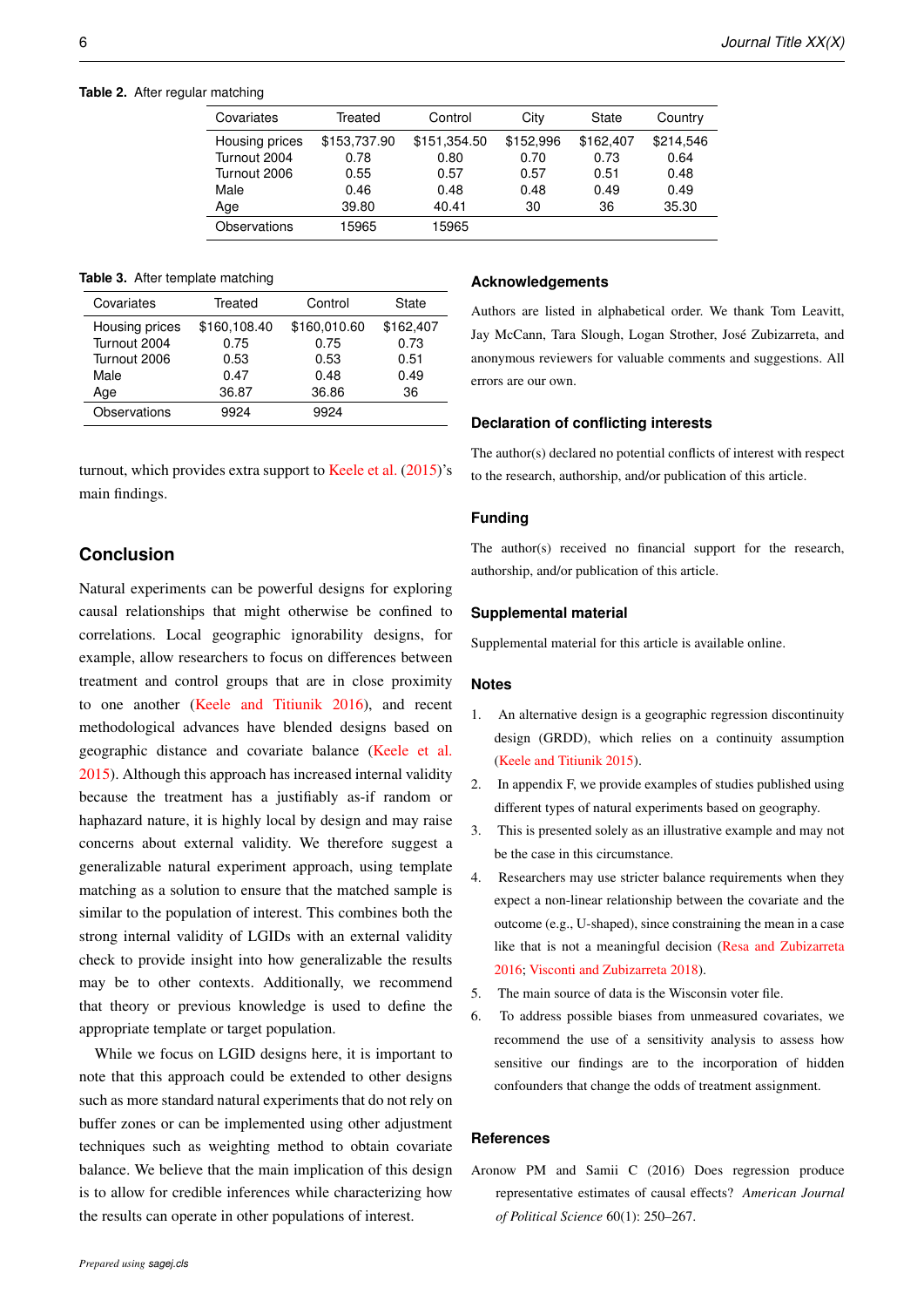<span id="page-6-26"></span>**Table 4.** Permutational t-test and sensitivity analysis

| Type of matching           | Point estimate | P-value $\Gamma$ =1 | P-value $\Gamma$ =1.1 | P-value $\Gamma$ =1.2 |
|----------------------------|----------------|---------------------|-----------------------|-----------------------|
| Regular matching           | 0.02           | 0.00                | 0.23                  | 0.99                  |
| Template matching: city    | 0.03           | 0.00                | 0.02                  | 0.75                  |
| Template matching: state   | 0.02           | 0.00                | 0.54                  | 1.00                  |
| Template matching: country | $-0.03$        | 0.98                | 1.00                  | 1.00                  |

- <span id="page-6-13"></span>Bennett M, Vielma JP and Zubizarreta JR (2019) Building representative matched samples with multi-valued treatments in large observational studies. *Working paper, Harvard University* .
- <span id="page-6-22"></span>Diamond A and Sekhon JS (2013) Genetic matching for estimating causal effects: A general multivariate matching method for achieving balance in observational studies. *Review of Economics and Statistics* 95(3): 932–945.
- <span id="page-6-9"></span>Dunning T (2008) Improving causal inference: Strengths and limitations of natural experiments. *Political Research Quarterly* 61(2): 282–293.
- <span id="page-6-1"></span>Dunning T (2012) *Natural Experiments in the Social Sciences: A Design-Based Approach*. Cambridge: Cambridge University Press.
- <span id="page-6-18"></span>Gailmard S et al. (2021) Theory, history, and political economy. *Journal of Historical Political Economy* 1(1): 69–104.
- <span id="page-6-24"></span>Hainmueller J (2012) Entropy balancing for causal effects: A multivariate reweighting method to produce balanced samples in observational studies. *Political analysis* 20(1): 25–46.
- <span id="page-6-15"></span>Hidalgo FD and Sekhon JS (2011) Causality. In: Badie, Bertrand, Berg-Schlosser, Dirk and Morlino, Leonardo (ed.) *International Encyclopedia of Political Science*. Thousand Oaks: SAGE Publications, Inc.
- <span id="page-6-2"></span>Keele L (2015) The statistics of causal inference: A view from political methodology. *Political Analysis* 23(3): 313–335.
- <span id="page-6-3"></span>Keele L and Titiunik R (2016) Natural experiments based on geography. *Political Science Research and Methods* 4(01): 65– 95.
- <span id="page-6-19"></span>Keele L and Titiunik R (2018) Geographic natural experiments with interference: The effect of all-mail voting on turnout in colorado. *CESifo Economic Studies* 64(2): 127–149.
- <span id="page-6-10"></span>Keele L, Titiunik R and Zubizarreta JR (2015) Enhancing a geographic regression discontinuity design through matching to estimate the effect of ballot initiatives on voter turnout. *Journal of the Royal Statistical Society: Series A (Statistics in Society)* 178(1): 223–239.
- <span id="page-6-27"></span>Keele LJ and Titiunik R (2015) Geographic boundaries as regression discontinuities. *Political Analysis* 23(1): 127–155.
- <span id="page-6-7"></span>Kern HL and Hainmueller J (2009) Opium for the masses: How foreign media can stabilize authoritarian regimes. *Political Analysis* 17(4): 377–399.
- <span id="page-6-23"></span>King G, Lucas C and Nielsen RA (2017) The balance-sample size frontier in matching methods for causal inference. *American Journal of Political Science* 61(2): 473–489.
- <span id="page-6-11"></span>McDermott R (2002) Experimental methods in political science. *Annual Review of Political Science* 5(1): 31–61.
- <span id="page-6-5"></span>Nall C (2018) *The Road to Inequality: How the Federal Highway Program Polarized America and Undermined Cities*. Cambridge: Cambridge University Press.
- <span id="page-6-21"></span>Pimentel SD, Kelz RR, Silber JH and Rosenbaum PR (2015) Large, sparse optimal matching with refined covariate balance in an observational study of the health outcomes produced by new surgeons. *Journal of the American Statistical Association* 110(510): 515–527.
- <span id="page-6-4"></span>Posner DN (2004) The political salience of cultural difference: Why chewas and tumbukas are allies in zambia and adversaries in malawi. *American Political Science Review* 98(4): 529–545.
- <span id="page-6-17"></span>Resa M and Zubizarreta JR (2016) Evaluation of subset matching methods and forms of covariate balance. *Statistics in medicine* 35(27): 4961–4979.
- <span id="page-6-20"></span>Rosenbaum PR (2005) Heterogeneity and causality: Unit heterogeneity and design sensitivity in observational studies. *The American Statistician* 59(2): 147–152.
- <span id="page-6-0"></span>Rosenbaum PR (2010) *Design of Observational Studies*. Cham: Springer.
- <span id="page-6-25"></span>Rosenbaum PR (2015) Two r packages for sensitivity analysis in observational studies. *Observational Studies* 1: 1–17.
- <span id="page-6-8"></span>Sekhon JS and Titiunik R (2012) When natural experiments are neither natural nor experiments. *American Political Science Review* 106(01): 35–57.
- <span id="page-6-12"></span>Silber JH, Rosenbaum PR, Ross RN, Ludwig JM, Wang W, Niknam BA, Mukherjee N, Saynisch PA, Even-Shoshan O, Kelz RR et al. (2014) Template matching for auditing hospital cost and quality. *Health services research* 49(5): 1446–1474.
- <span id="page-6-16"></span>Slough T (2022) Phantom counterfactuals. *American Journal of Political Science Forthcoming* .
- <span id="page-6-14"></span>Stuart EA, Ackerman B and Westreich D (2018) Generalizability of randomized trial results to target populations: design and analysis possibilities. *Research on social work practice* 28(5): 532–537.
- <span id="page-6-6"></span>Visconti G (2022) After the flood: Disasters, ideological voting and electoral choices in chile. *Political Behavior* .